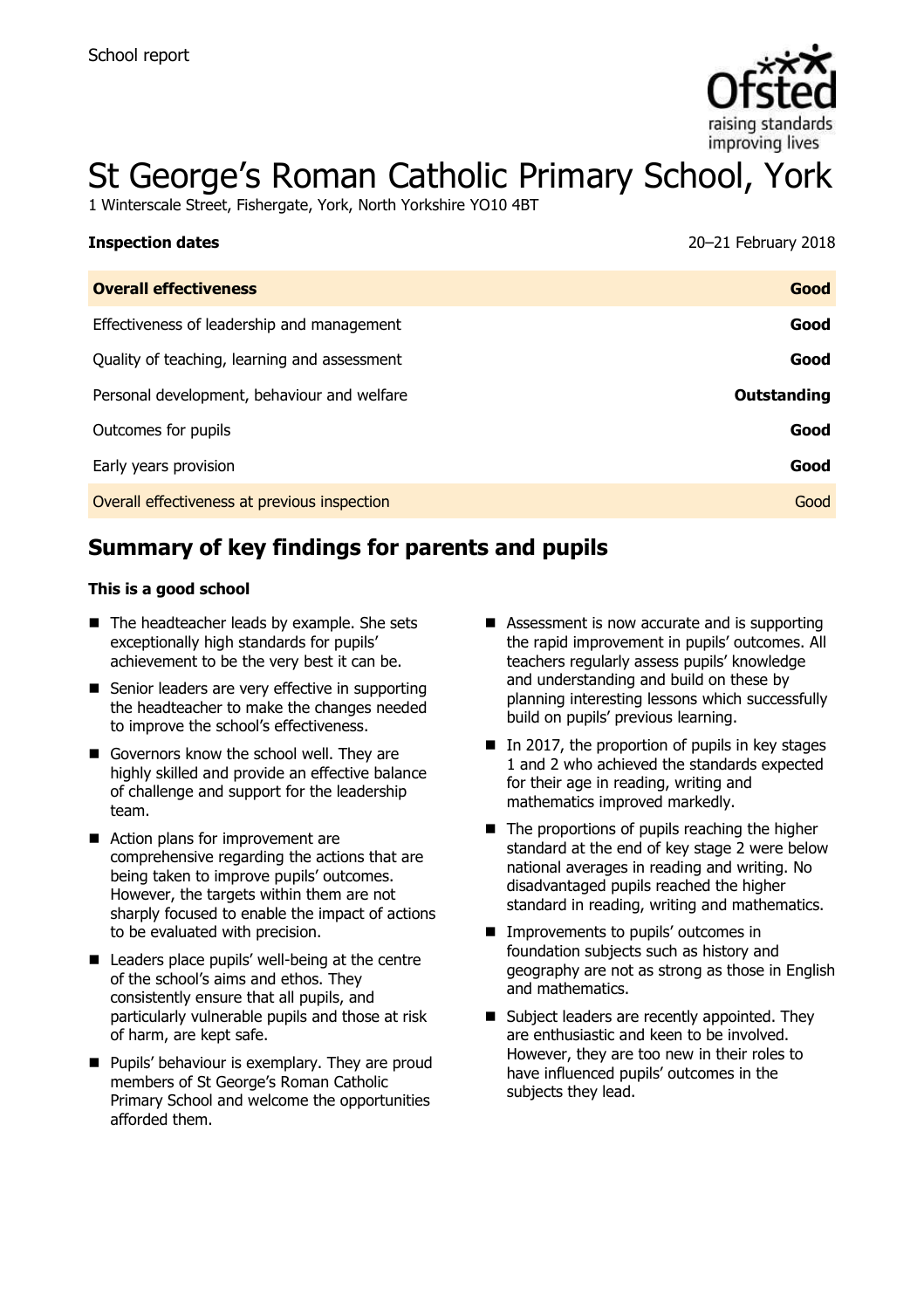

# **Full report**

### **What does the school need to do to improve further?**

- Build upon the improvements in pupils' achievement, so that:
	- more pupils are able to reach the higher standard in key stages 1 and 2 and to exceed a good level of development at the end of Reception
	- the differences between the outcomes for disadvantaged pupils and others diminish further, especially at the higher standard
	- pupils' outcomes in foundation subjects match those in English and mathematics.
- Strengthen leadership further by:
	- providing training and support for the newly appointed subject leaders for foundation subjects, to enable them to extend their responsibilities into monitoring the quality of teaching and learning across the school
	- ensuring that action plans are linked sharply to the gains in pupils' outcomes that leaders desire, particularly for the most able pupils and disadvantaged most-able pupils.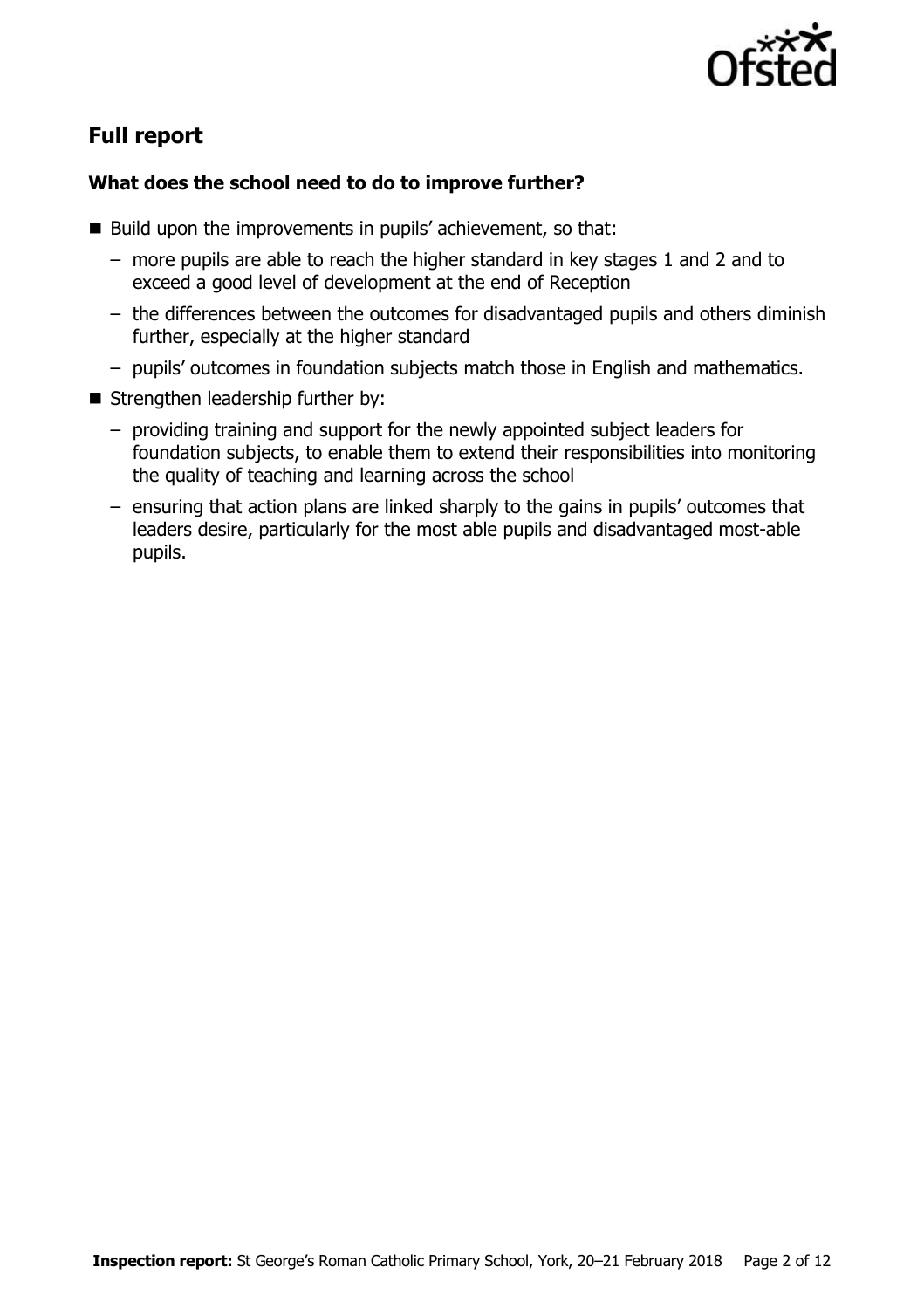

# **Inspection judgements**

#### **Effectiveness of leadership and management Good**

- The headteacher has brought about rapid improvement and established high expectations for pupils' outcomes and well-being. She has a very clear vision for the school and is utterly committed to ensuring that all pupils will 'be the best they can be'. This has led to a school that is improving at a pace, because of the highly effective leadership of teaching, management of performance and the detailed programme of professional development opportunities.
- A strong senior leadership team very ably supports the headteacher. Together they make a highly cohesive team, have a very clear and accurate view of the school's strengths and are quick to identify weaknesses. This is because their ongoing monitoring and weekly pupils' progress meetings are thorough and precise in holding staff to account for their pupils' learning.
- The leaders of mathematics and English have successfully taken responsibility for tackling the underperformance seen in the results of the 2016 tests at both key stage 1 and 2. They have made considerable changes to the way in which reading, writing and mathematics are taught and have been highly effective in improving outcomes in 2017.
- Subject leaders beyond English and mathematics are new to their role. They are enthusiastic, knowledgeable and keen to play a fuller part in leading whole-school improvement. While they have received some training, their role in monitoring is not sufficiently developed for them to have secured the significant improvements in pupils' outcomes seen in English and mathematics. Senior leaders acknowledge that this is an area of leadership that requires further improvement.
- Leaders have successfully secured the accurate assessment of pupils' achievement and have improved the school's systems for recording this achievement effectively. Leaders are now able to access many layers of detailed information on individual pupils' and groups of pupils' progress and attainment. Leaders analyse this data thoroughly and take appropriate actions to tackle pupils' underachievement. However, they do not use this information to sharply focus their action plans, resulting in targets and actions that are too broad to evaluate effectively.
- The curriculum provides rich opportunities for pupils' spiritual, moral, social and cultural development. The programme of religious education is particularly effective in enabling pupils to broaden their knowledge of the main religions of the world and in nurturing respect for all faiths and cultures. Pupils explore relevant topics such as extremism and homophobia, which encourages them to be considerate and measured in their views and are well prepared for life in modern Britain.
- The local authority provides effective support to the school and has supported the headteacher in securing some of the recent improvements.
- Pupil premium funding is used effectively to subsidise extra-curricular activities, additional support and musical tuition to extend disadvantaged pupils' skills and interests. Leaders acknowledge that, in the past, the funding was not targeted sufficiently upon diminishing the differences in outcomes between disadvantaged pupils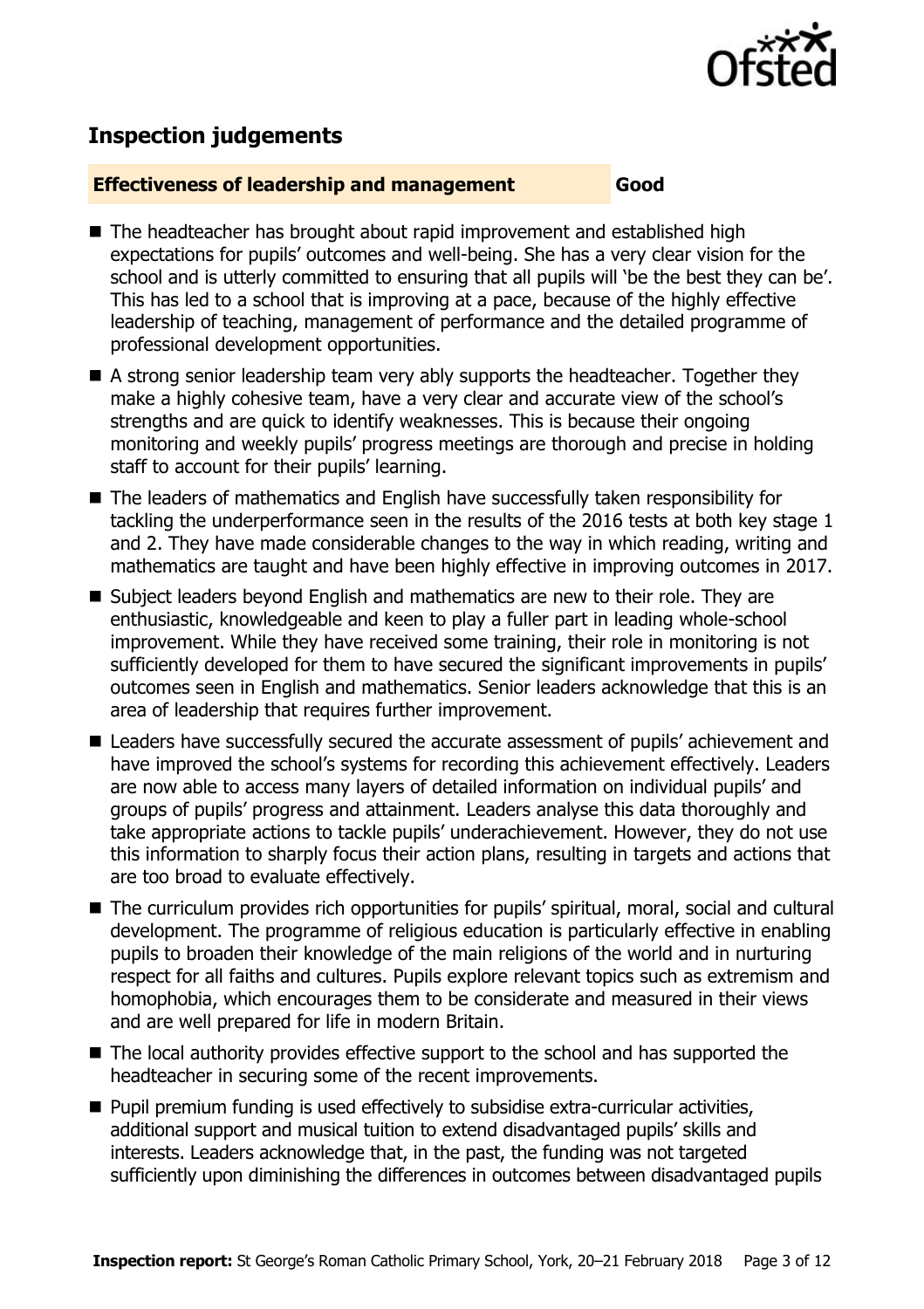

and their peers. As a result, there remain gaps in disadvantaged pupils' achievement, particularly at the higher standard, that, leaders acknowledge, needs to diminish further.

- The primary physical education and sport premium is used very effectively to increase pupils' participation in, and enjoyment of, physical activity. There are now lots of opportunities for pupils to be involved in competition and to participate in a wide range of sporting activities.
- Additional funding for pupils who have special educational needs (SEN) and/or disabilities is spent wisely. Highly effective relationships with external advisory staff and detailed and timely assessments ensure that pupils' needs are identified early and their needs met. As a result, pupils who have SEN and/or disabilities are making good progress from their varied starting points.
- **Parents are overwhelmingly supportive of the school. Almost all parents who** responded to Ofsted's online survey, Parent View, would recommend the school to other parents.

#### **Governance of the school**

- Governors are well informed and highly skilled. They are fully committed to the drive for excellence and support the headteacher's aspirations for encouraging all pupils to be the best they can be. Their secure grasp of the school's performance, coupled with their regular presence within the school, enables them to challenge and support leaders in equal measure.
- Governors show due diligence towards securing the financial stability of the school. School activity is carefully risk-assessed to ensure that all decision-making is prioritised appropriately. This aspect of governance is exceptionally well organised and well considered.
- Dedicated governors with responsibility for safeguarding and health and safety complete regular checks upon school procedures to ensure that school processes to keep pupils safe are effective.

### **Safeguarding**

- The arrangements for safeguarding are effective.
- Leaders, including governors, ensure that there is a strong culture of safeguarding throughout the school. All staff understand the role they play in keeping children safe. They undertake regular training to ensure that their knowledge is relevant and up to date.
- Staff know the pupils exceptionally well. They have a heightened awareness in spotting any factors that may affect pupils' emotional well-being or learning. A weekly 'niggle' meeting ensures that leaders consolidate their thinking effectively and any changes in pupils' behaviour, or concerning patterns of behaviour, are quickly spotted and appropriate actions taken.
- Leaders ensure that suitable checks are made on all staff employed to work with children and records are suitability detailed, following statutory guidance.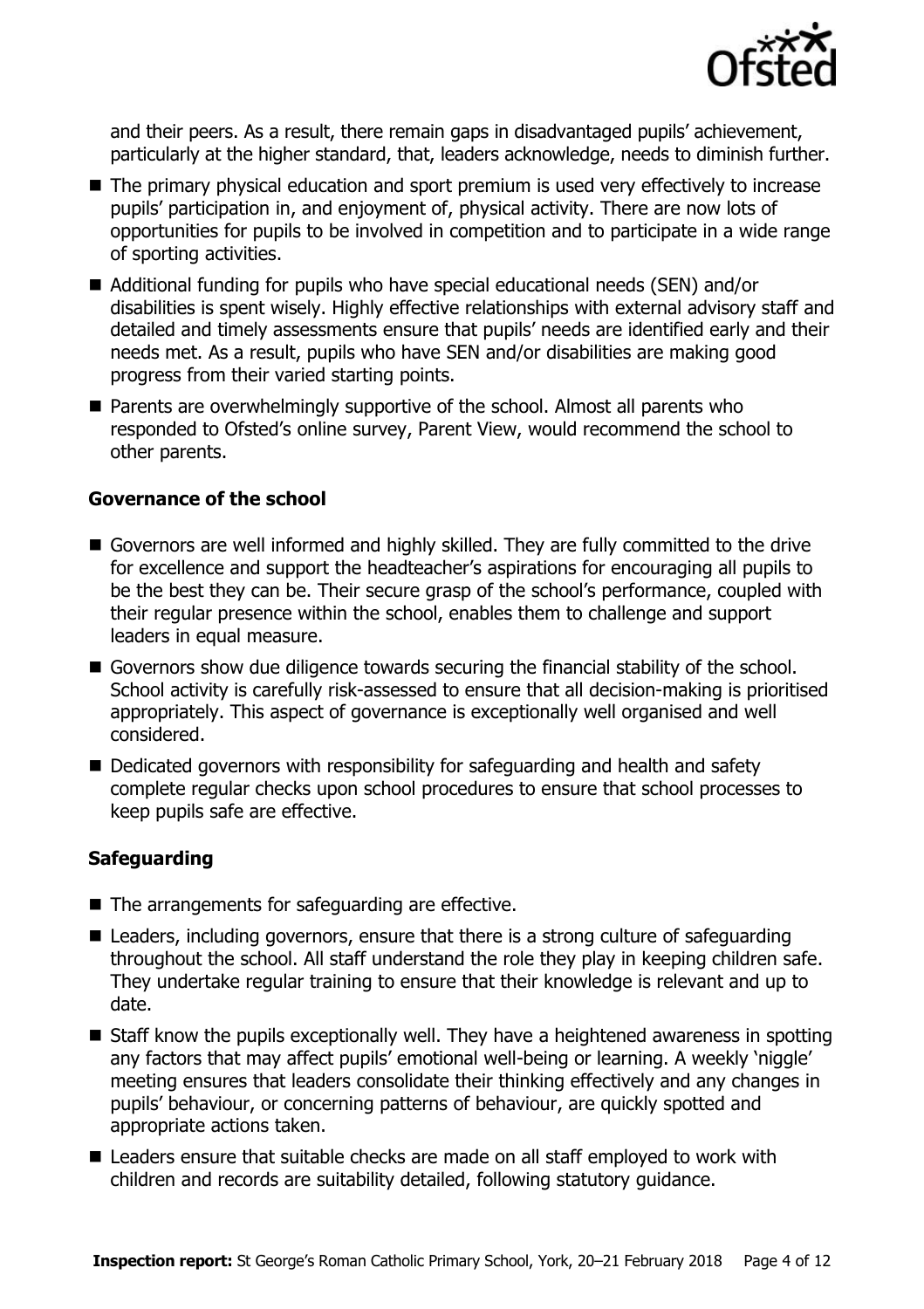

■ Vulnerable pupils and their families are well supported and detailed records are kept, which log leaders' actions. Such actions indicate the rigour with which leaders undertake their duties in keeping children safe.

#### **Quality of teaching, learning and assessment Good**

- Teachers have good subject knowledge and they use resources effectively to support pupils in acquiring new knowledge and consolidating their skills.
- Careful questioning enables staff to assess pupils' understanding and clarify pupils' thinking.
- Assistant teachers have good relationships with pupils and provide extra support to secure pupils' good progress. They work well with teachers and are deployed effectively to support individual pupils' or groups of pupils' learning.
- The teaching of reading is a strength of the school. Leaders have introduced a number of initiatives to provide additional reading resources and to promote a love of reading with both pupils and their families. Daily reading sessions, 'Everyone Reading in Class', are encouraging pupils to share the books they have read and to read books by familiar authors. Although outcomes improved in 2017, leaders acknowledge that there is more to do to ensure that pupils, including disadvantaged pupils, are able to achieve at the higher standard more consistently.
- Over the course of the last academic year, the teaching of writing has improved. Teachers display good subject knowledge and look for interesting ways to give pupils a purpose for writing. Leaders recognised that pupils' writing outcomes, in the past, were markedly below national averages. Having analysed pupils' writing thoroughly, they recognised the need to promote pupils' technical skills. The improved emphasis on grammar and punctuation led to improvements in pupils' writing outcomes and also improvements in pupils' English spelling, grammar and punctuation tests in 2017. There is more to do to secure pupils', including disadvantaged pupils', skills for writing confidently at the higher standard.
- **Pupils receive many opportunities to consolidate their writing skills and apply a range** of writing styles when studying subjects across the curriculum. However, this is at the expense of developing subject-specific skills. For example, evidence seen for pupils' achievement in history comprised a heavy weighting of additional writing activities using an historical context.
- The teaching of mathematics is improving strongly. Teachers use a range of resources to develop pupils' mathematic skills and concepts. There is now a greater emphasis on developing pupils' reasoning and problem-solving skills alongside securing pupils' arithmetic skills. 'Times table – University Challenge' is encouraging pupils to learn their multiplication facts, which is supporting pupils' improving arithmetic skills. While this is encouraging, there is more to do to ensure that pupils, including disadvantaged pupils, are challenged routinely to extend their thinking and sustain the improvements seen in outcomes for 2017.
- The teaching of religious education is particularly strong. Pupils are expected to grapple with difficult issues and explore contemporary moral or ethical issues. For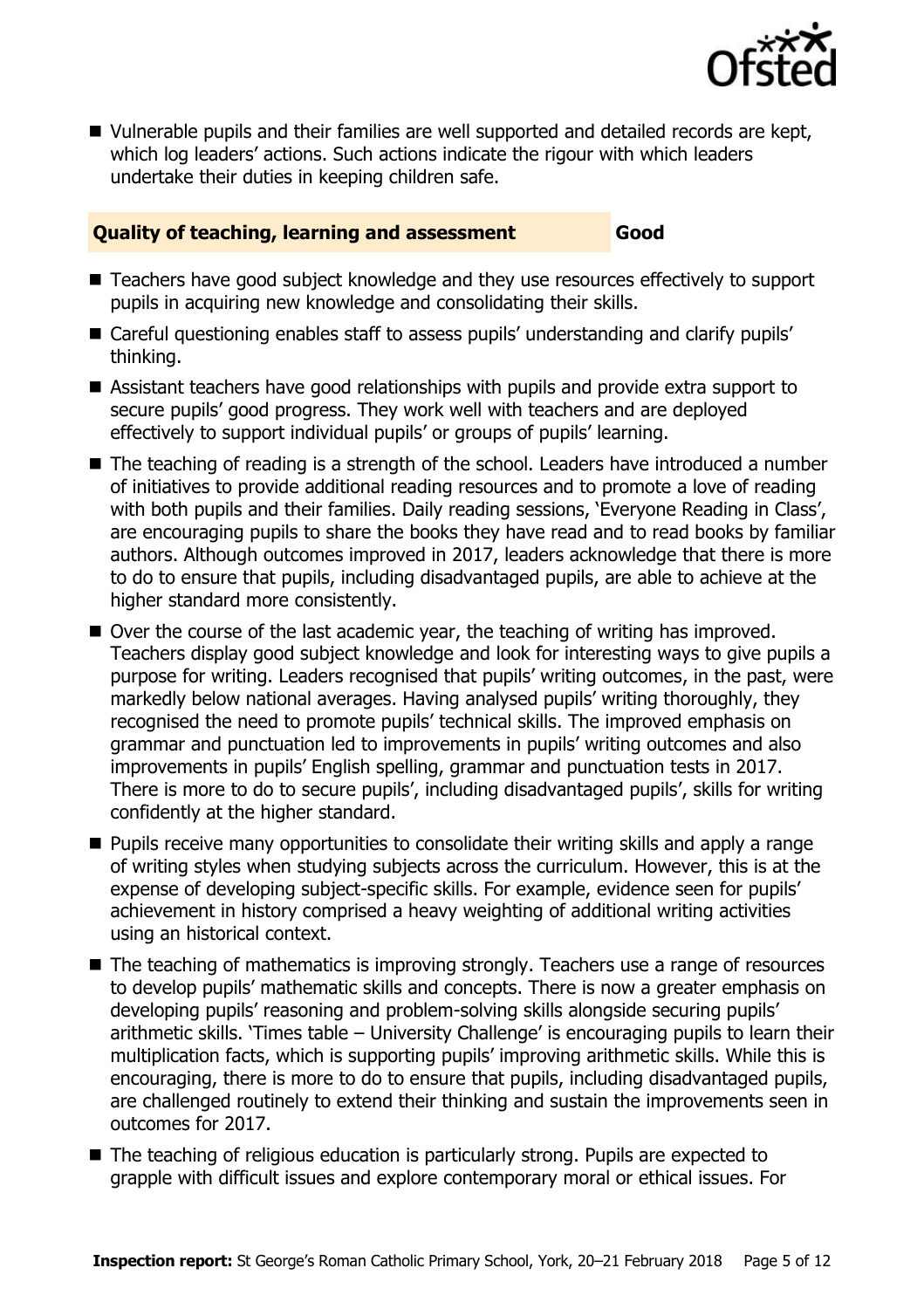

example, older pupils were asked to consider 'is it ever acceptable to steal from someone?' Pupils' responses reflected their growing maturity, consideration of others and their understanding of right and wrong.

■ While there is some highly effective teaching in the school, leaders acknowledge that further improvements are required to ensure that pupils are sufficiently challenged to deepen their knowledge and understanding in a range of subjects. At times, some pupils, particularly the most able and disadvantaged most able pupils, receive work that is too easy, before moving on to more demanding work.

#### **Personal development, behaviour and welfare <b>COULTS** Outstanding

#### **Personal development and welfare**

- The school's work to promote pupils' personal development and welfare is outstanding.
- Pupils are proud to be at St George's and they demonstrate great pride in their work and in their appearance.
- **Pupils demonstrate exemplary attitudes to their learning and to each other. Pupils show** high levels of concentration and engagement. They are happy to talk about their learning and are highly collaborative in supporting each other to be successful.
- $\blacksquare$  Pupils are friendly and thrive on the diversity within the school community. They are most welcoming to those pupils new to the school. They appreciate each other's different views and beliefs. Pupils embody the strong Christian ethos of valuing everyone for who they are and what they can be. This prepares them well for the next stage of their education.
- There is a strong focus upon pupils' pastoral care. The school keeps a close eye on pupils' emotional and physical well-being. Pupils receive additional support and much kindness when coping with difficult periods in their life.
- **Pupils said that they feel safe and are particularly confident in explaining how to keep** themselves safe on the internet. They have an excellent understanding of all forms of bullying and are confident that, should anything untoward occur, there is a trusted adult in whom they can confide. A small minority of parents raised concerns over the school's handling of bullying allegations. However, inspection findings showed that leaders' actions in respect of any concerns are sensitive and meticulous in their resolve.
- Attendance is improving. Historically, although pupils' rates of absence were higher than the national average, particularly for disadvantaged pupils, there were justifiable reasons beyond the school's influence. Despite this, leaders are not complacent and have put rigorous procedures in place to tackle pupils' absence. Such procedures are triggered swiftly at the first sign of absenteeism. While it is too early to measure the full impact of leaders' actions, the early signs are encouraging and show an improvement in attendance rates when compared to the same time last year.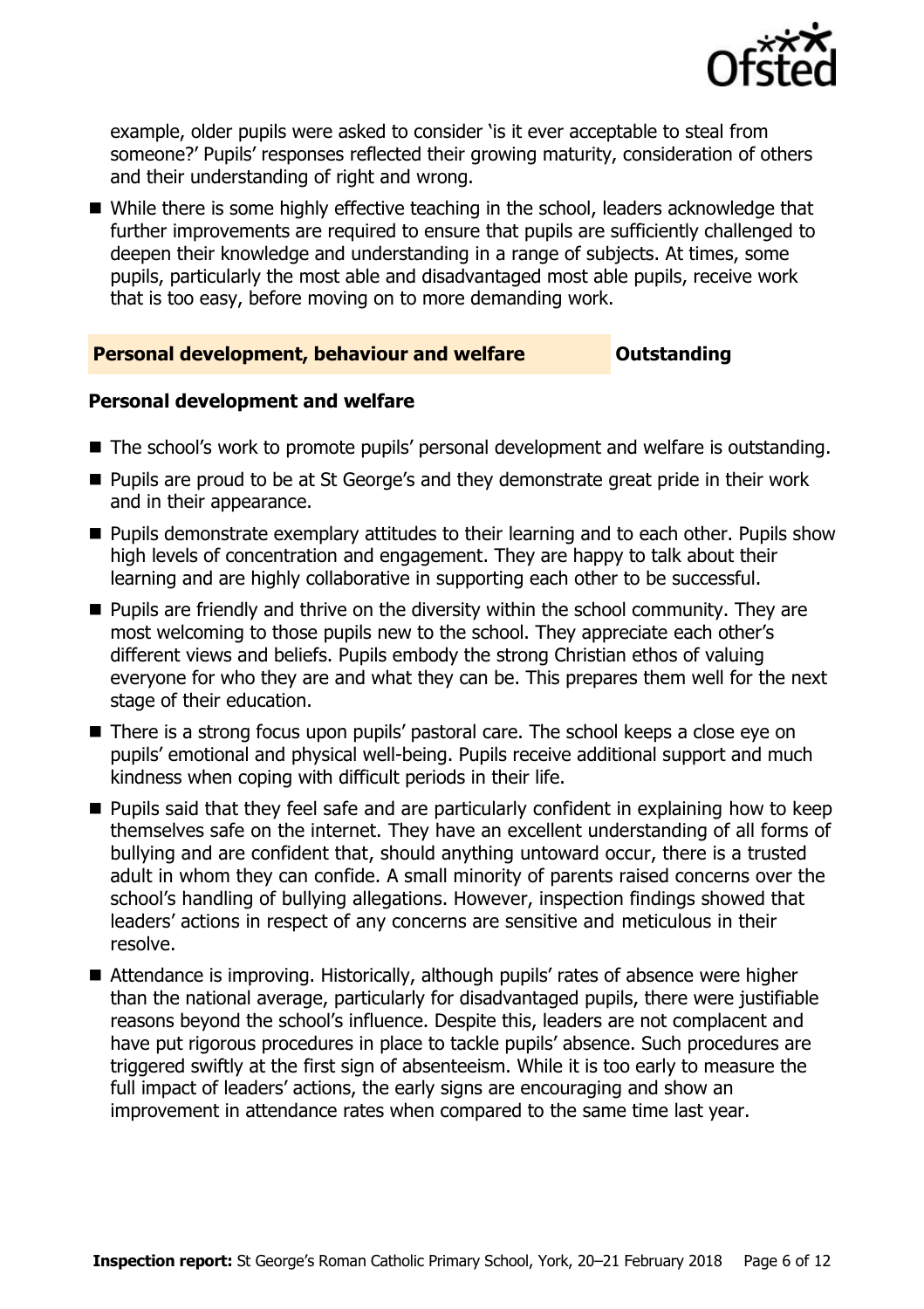

### **Behaviour**

- The behaviour of pupils is outstanding.
- $\blacksquare$  Pupils are intrinsically motivated to behave well. This is because of the implicit expectation, from all adults, that pupils will respect each other and behave well.
- **Playtimes are harmonious. Pupils play well together and care deeply for one another.** Older pupils act as good role models for younger pupils. As 'Flutterby Friends' they look after those pupils recently arrived, and/or those pupils who are going through difficult times.
- **Pupils are extremely polite and conduct themselves well in and around the school.** Pupils who spoke to inspectors said that pupils behave well all of the time.
- Staff have exceptionally high expectations of how pupils should behave and are consistent in their management of pupils' behaviour. School records confirm that there are very few incidents of poor behaviour and when an incident does occur, leaders apply the behaviour policy sensitively and consistently.

### **Outcomes for pupils Good**

- Historically, pupils' outcomes have been variable and, in 2016, they were below the national averages at the end of key stages 1 and 2. This left a legacy of underachievement that leaders are continuing to tackle.
- Improved assessment processes and a detailed tracking system show that progress for those pupils currently in the school is improving rapidly. Weekly pupil-progress meetings are opportunities for leaders to closely examine which pupils are in need of additional support and intervention. Such actions have halted the decline in pupils' outcomes and brought about the improvements seen in the 2017 test results for key stages 1 and 2. These improvements are evident in the school's assessment information for pupils currently in the school.
- Pupils who have SEN and/or disabilities make good progress from their varied starting points. Leaders pinpoint the next steps for improvement accurately and ensure that pupils receive highly focused and effective support swiftly.
- Over the past two years, no disadvantaged pupils have achieved at the higher standard in reading, writing and mathematics. In 2017, disadvantaged pupils' progress was below the expected rate of progress. While there are relatively smaller proportions of disadvantaged pupils in the school than found nationally, leaders acknowledge that previous support did not focus sufficiently upon diminishing the difference between their progress and that of others. This is no longer the case. Disadvantaged pupils' progress is now beginning to accelerate. Leaders know that such improvements need to be sustained, so that more disadvantaged pupils can achieve at the higher standard successfully.
- Pupils who speak English as an additional language enter school with a wide range of skills. Some are in the earliest stages of learning English. As a result of focused interventions, they make good progress from their starting points, and quickly acquire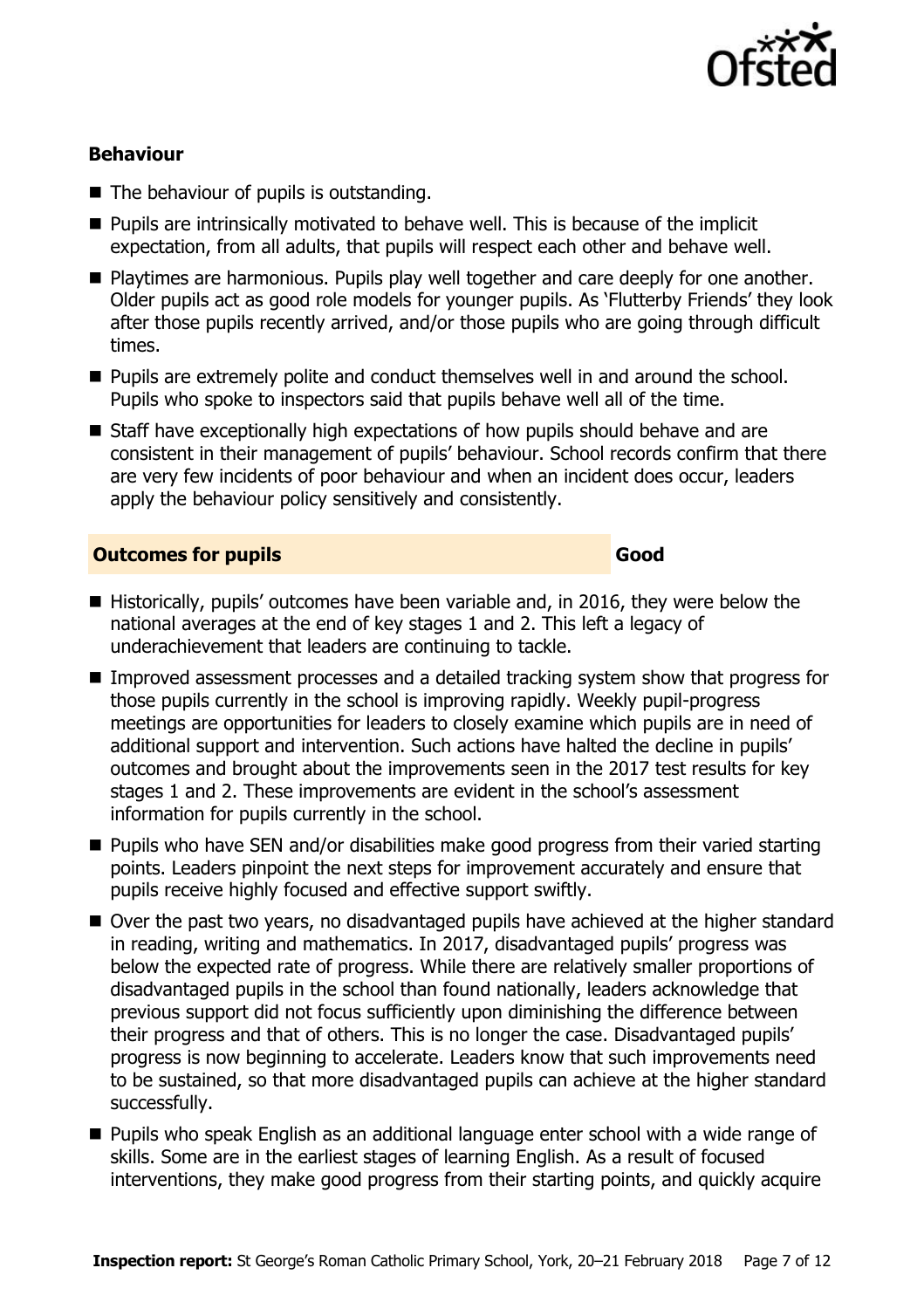

the skills needed to be successful.

■ The most able pupils, including the most able disadvantaged pupils, make no less than expected progress, but opportunities for them to deepen their understanding and to focus their skills to grapple with challenging activities are not yet fully embedded. As a result, the proportion of pupils across the school achieving at the higher standard in reading, writing and mathematics is variable and pupils' outcomes in the end of Year 6 statutory tests were below the national average in reading and writing.

#### **Early years provision Good Good**

- Leadership of the early years is good. The early years leader, although only very recently appointed, has successfully led improvements to provide opportunities for children to learn well across the curriculum.
- Children join the Nursery demonstrating a variety of skills. The majority of pupils enter school with skills typically expected for their age in the prime areas of learning, but with skills below those typically expected in the specific areas of learning, particularly related to reading and writing. By the time pupils leave Reception class, the proportion of pupils who reach a good level of development is above the national average. This demonstrates good progress from children's starting points.
- Currently, children in the Nursery and Reception classes are taught together within the same unit. The headteacher has been influential in securing additional funding to extend the school and build a separate Nursery class. While the needs of children are met effectively under the current arrangements, leaders acknowledge that separate provision will enable staff to focus upon extending children's knowledge and skills, so that even more children can exceed a good level of development.
- Outdoor provision is improving and there are increasing opportunities for pupils to explore and be curious about the world around them. During the inspection, children were observed enthusiastically planting seeds and discussing how they might grow.
- Children behave well. They play cooperatively together and are happy to take turns and share. They are encouraged to look after their environment. The tidy-up time routine is particularly well established and adults' expectations are high.
- Adult use children's interests effectively to provide highly engaging activities that support children's negotiating and problem-solving skills. For example, a group of boys were especially interested in camp building, which was skilfully adapted to a 'ninja tunnel'. Strong winds were threatening the security of the camp, so the boys worked together to collect pegs to hold the cover in place!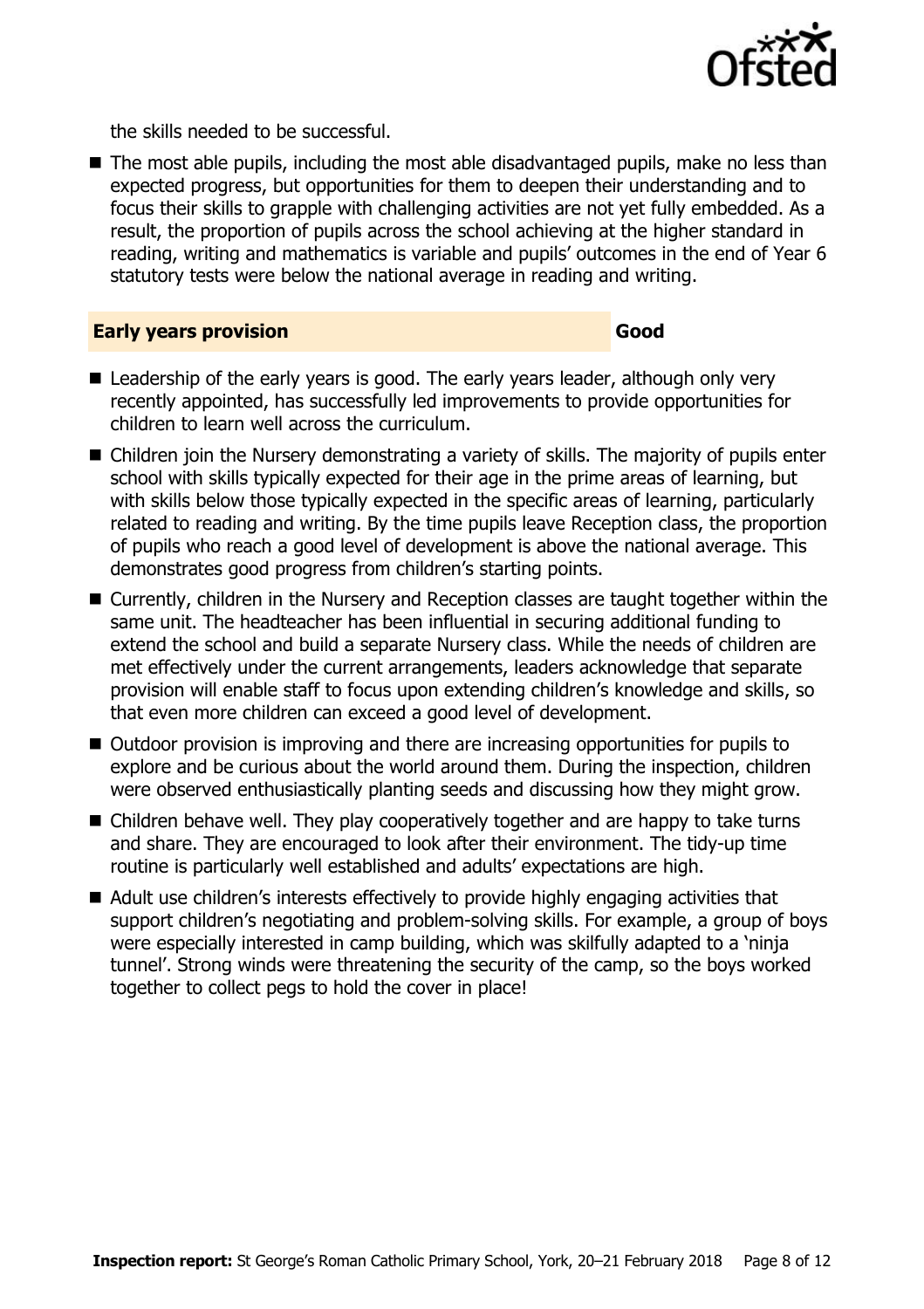

# **School details**

| Unique reference number | 121647   |
|-------------------------|----------|
| Local authority         | York     |
| Inspection number       | 10042225 |

This inspection of the school was carried out under section 5 of the Education Act 2005.

| Type of school                      | Primary                       |
|-------------------------------------|-------------------------------|
| School category                     | Voluntary aided               |
| Age range of pupils                 | 3 to 11                       |
| <b>Gender of pupils</b>             | Mixed                         |
| Number of pupils on the school roll | 197                           |
| Appropriate authority               | The governing body            |
| Chair                               | Marika Gatt                   |
| <b>Headteacher</b>                  | Deirdre Patton-Statham        |
| Telephone number                    | 01904 552440                  |
| Website                             | www.stgeorgesrc-york.org.uk   |
| Email address                       | stgeorges.primary@york.gov.uk |
| Date of previous inspection         | 2-3 April 2014                |

### **Information about this school**

- Pupil numbers are growing, but the school remains smaller than the average-sized primary school.
- Since the last inspection, a new headteacher, deputy headteacher and two assistant headteachers have been appointed.
- The proportion of pupils who are eligible for the pupil premium is below the national average.
- Almost a quarter of the school's pupils are from minority ethnic backgrounds and speak English as an additional language. This is above the national average.
- The proportion of pupils who have SEN and/or disabilities, or who have an education and health care plan, is below the national average.
- The early years comprises a Nursery and Reception class. A purpose-built, separate Nursery class is due to open and offer full-time nursery provision this term.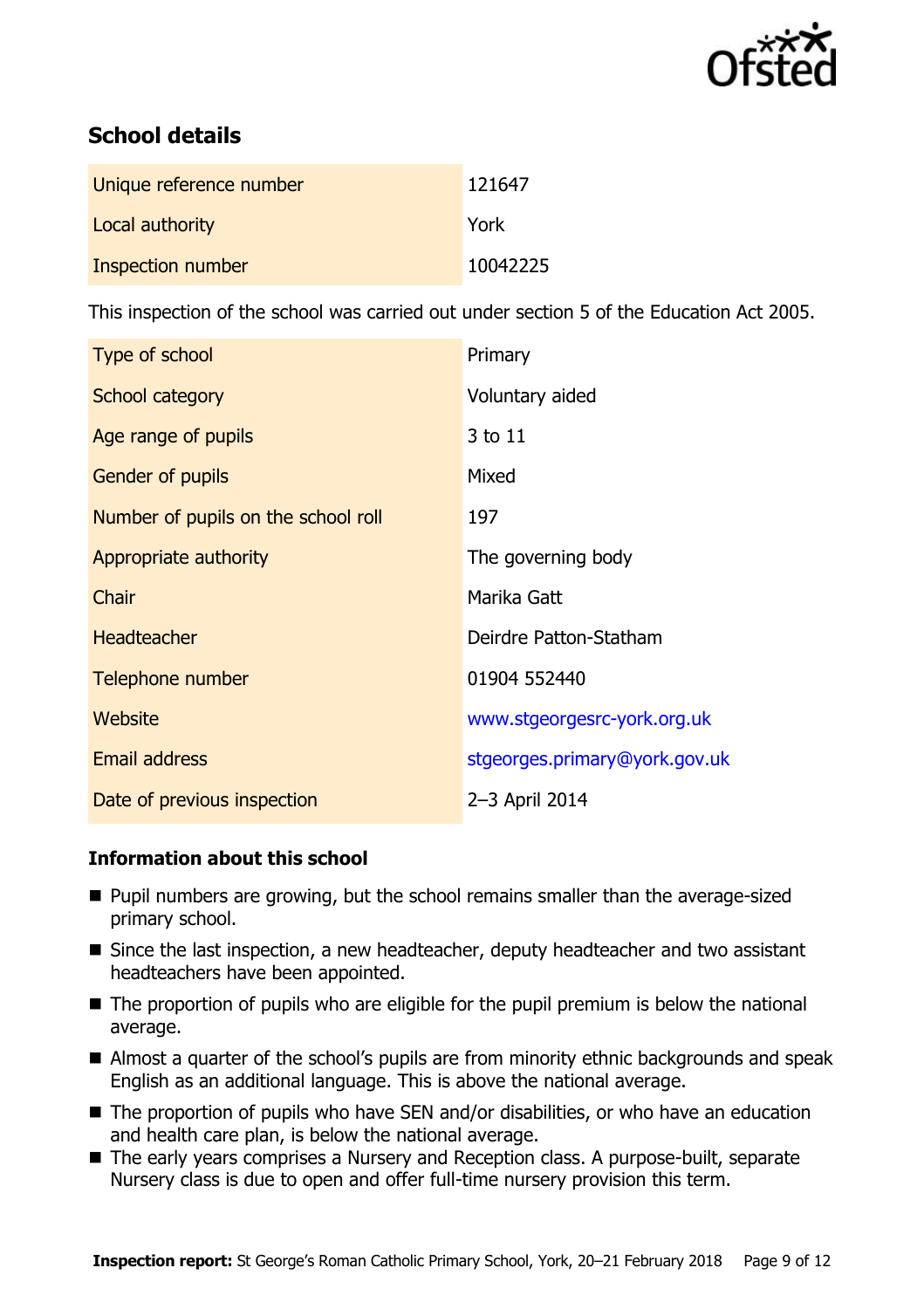

■ The school meets the government's current floor standards, which are the minimum expectations for pupils' progress and attainment in reading, writing and mathematics at the end of Year 6.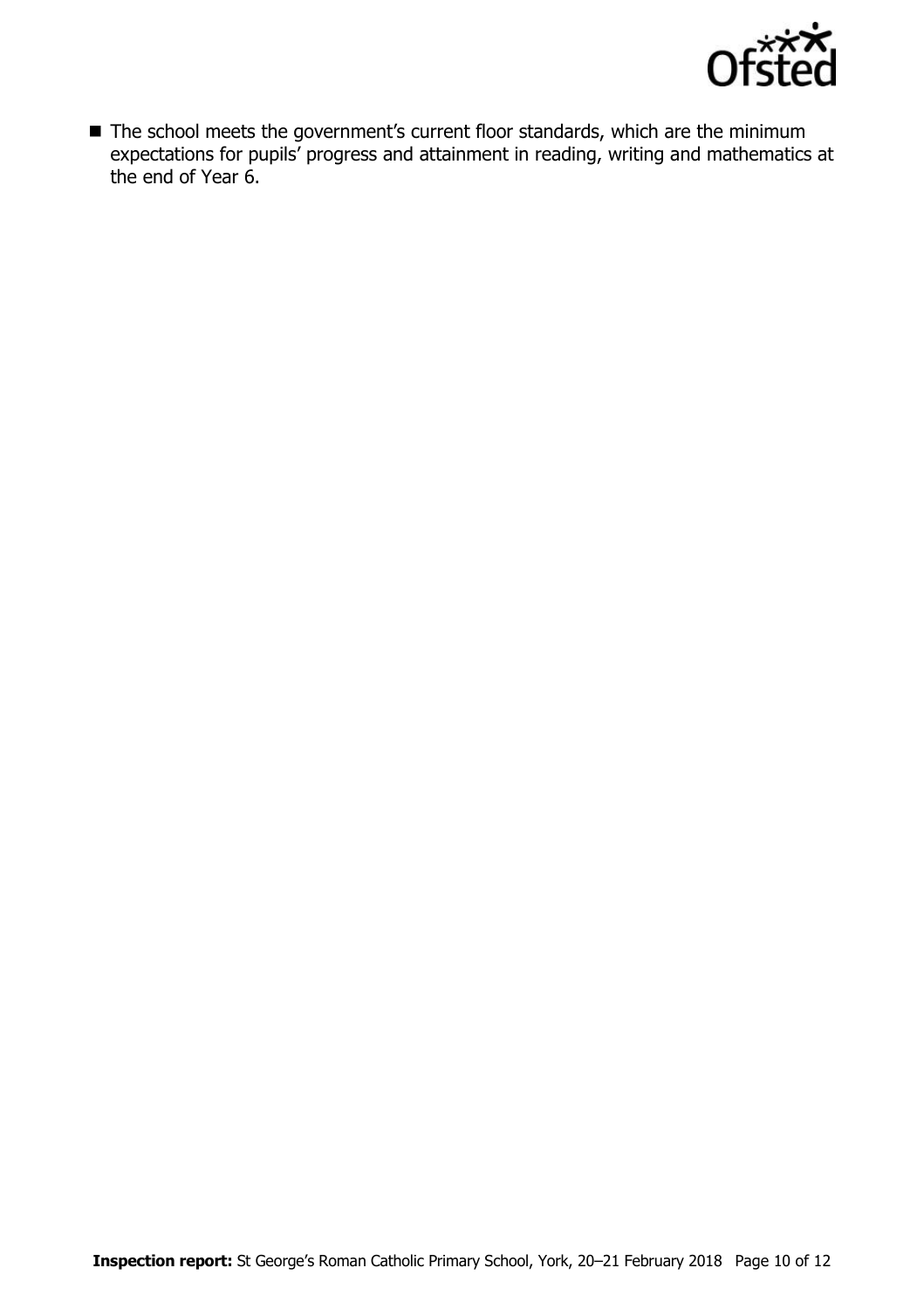

# **Information about this inspection**

- Inspectors observed a wide range of learning, covering all classes in the school. Senior leaders accompanied inspectors during these observations.
- Meetings were held with the headteacher, senior and subiect leaders. Inspectors also met seven members of the governing body. A telephone discussion was had with a representative of the local authority.
- **Pupils' behaviour was observed during lessons, at playtimes and lunchtimes and around** the school site. Inspectors talked with pupils about their learning both formally and informally and listened to them read.
- Inspectors talked to parents at the end of the school day as well as taking account of the 65 responses to Ofsted's online questionnaire, Parent View, and the 62 free-text responses from parents.
- Inspectors looked at the school's documents, including the school's self-evaluation, the school improvement plan and information relating to pupils' achievement and safeguarding.

### **Inspection team**

Diane Buckle, lead inspector **Her Majesty's Inspector** 

**Ian Clennan Clennan Clennan Ofsted Inspector**